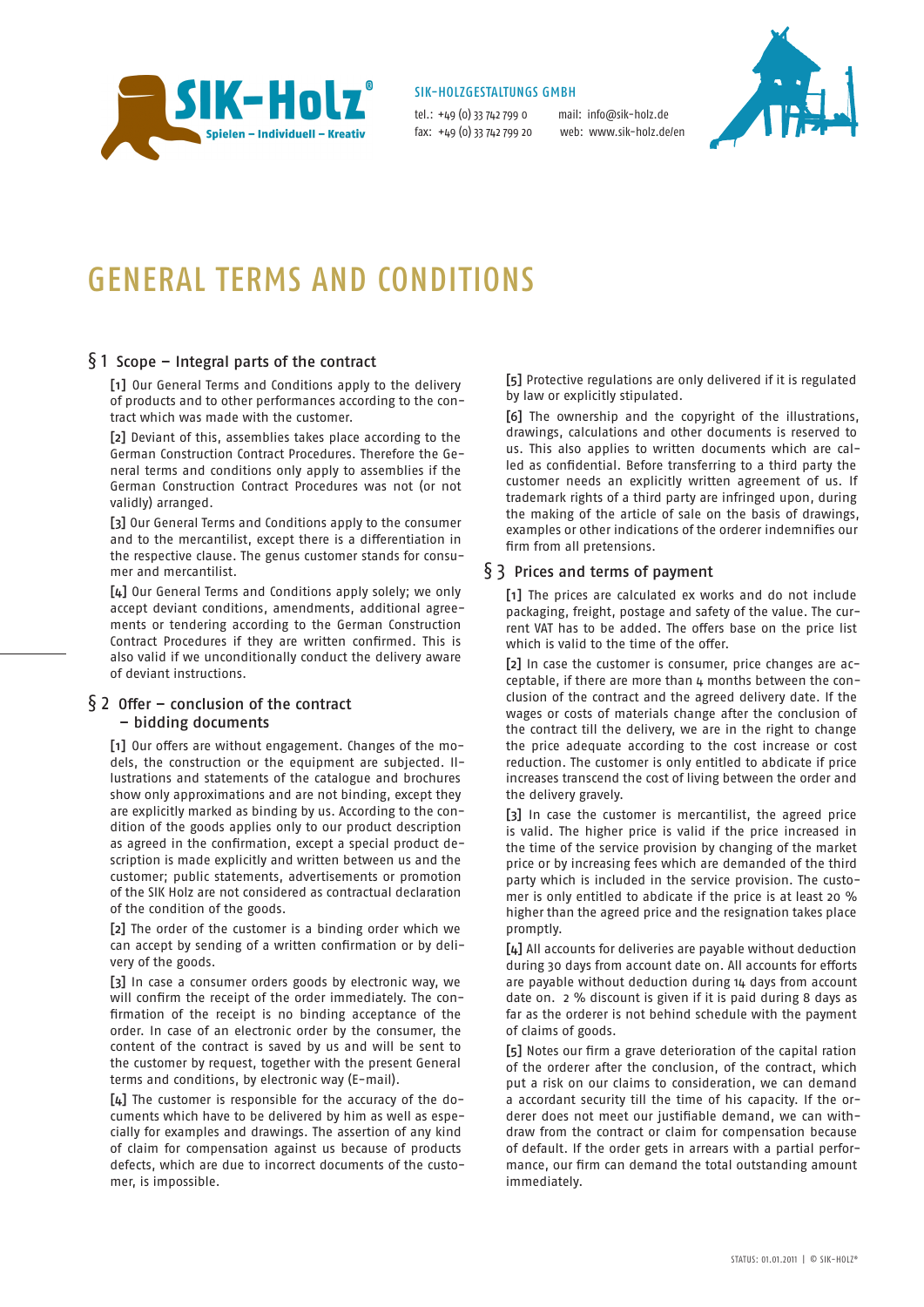

#### SIK-HOLZGESTALTUNGS GMBH

tel.: +49 (0) 33 742 799 0 mail: info@sik-holz.de fax: +49 (0) 33 742 799 20 web: www.sik-holz.de/en



[6] The customer has the right to set of only if its counterclaim is legally assessed, indisputable or accepted by us. Is the customer mercantilist, he is only authorised to execute the right of retention if his counterclaim is based on the contractual relationship.

#### § 4 Delivery and services

[1] The stated delivery time demonstrates only an approximate value and is not binding, except a special delivery date was explicitly binding agreed.

[2] The assertion of any claim for compensation is impossible, if a binding delivery time is not complied with, because of reasons which the customer has to be of, e. g. incomplete or non-fulfilment of his contractual obligation in time; especially incomplete and non-duly delivery of all needed permissions, documents, examples and drawings.

[3] A time limit is considered as adhered:

a] in case of delivery without assembly and installation, if the delivery is sent or picked up during an agreed period. Delays the delivery because of reasons the customer is of – the time limit is considered as adhered if the readiness for dispatch is announced. In case of a supplementary changing of the contract at the customer's instance, which influence the delivery time, the delivery time can be elongated adequately. In this case the time limit is considered as adhered albeit the elongation.

b] In case of delivery with assembly and installation as soon as it takes place during the agreed period. Is the non-compliance of the time limit based on unforeseen and non-justifiable happenings, strike, lock out, war, lack of energy and resources or Acts of God, we are exempt from adherence of the delivery time and prices. If we default with our services because of reasons we have to be of, the customer can demand payment of compensation instead of services first if he set an adequate time limit and this extension of time elapsed unsuccessfully. Is the delivery or service delayed or cancelled at the request of the customer or because of reason which the customer has to be of, we are in the right to assert originated disbursement as damage to the customer and calculate originated costs in a reasonable amount, for example storage charge.

#### $§$  5 Cost for delivery and service, transfer of perlis

[1] The type of dispatch is elected in agreement with the customer. The customer bears the costs of the dispatch, contingent additional charges as well as possible extra costs for express goods, if there is not written agreed anything else.

[2] In case the customer is mercantilist - the danger of accidental demise and deterioration vests in the customer when the goods are released/ delivered to the forwarder, freight carrier or another person who is responsible for the dispatch.

[3] In case the customer is consumer – the danger of accidental demise and deterioration vests of the bought goods in the customer when the goods are released (even if they are delivered). If the customer is behind the schedule it is equal to the release.

[µ] In case of delivery with assembly and installation the danger vests in the customer from the time when the goods are accepted.

[5] We carry out delivery and service according to the usually necessary accuracy, except the customer gives a special instruction by the placing of order or conclusion of the contract. We are not liable for defects which are caused by the instructions of the customer.

# § 6 Right of withdrawal and of return

[1] In case of a delivery/ service because of a distance selling contract (§ 312b German civil code) the customer has the right to withdraw his declaration of intent, which he made at the conclusion of the contract, in the space of two weeks. The cancellation does not need a statement and has to be written or to declare it the seller through a return; for the ensuring of the time limit is a duly dispatch sufficient.

[2] The cancellation has to be sent to:

SIK-Holzgestaltungs GmbH

Langenlipsdorf 54 a, D-14913 Niedergörsdorf

[3] The right to cancellation does not exist in case of delivery of goods which are made according to customer's specification. It is also a making according to customer's specification if the consumer chooses its article out of a catalogue or brochure in creative type which is not shown and provided in the catalogue or brochure. The customer is obligated to return the goods if he uses his right to cancel in case the goods are able to send in a packet. In case the order value is up to  $\epsilon$  40,- the consumer bears the cost of return except the delivered goods do not correspond to the ordered goods. Is the order value higher than  $\epsilon$  40,- the customer has not to pay the costs for return. The consumer has to pay compensation for the degradation which is caused by the intended use. The consumer is allowed to check the goods carefully. The consumer has to bear the obsolescence which causes by the use of the goods, which exceed a check that they cannot be sold as 'new'.

#### § 7 Liability for defects

[1] Is the customer consumer; we adhere according to the law in case of a defect as far as there are no reductions because of the subsequent.

[2] Is the customer mercantilist; we reserve the way of execution in case of a defect to us.

[3] Obvious defects have to be written announced to us by the customer in the time of 2 weeks after the incidence of the defect. Otherwise expire the right of warranty of the customer unless we concealed defects or accepted warranty for the character of the goods.

[4] If the customer is an entrepreneur, he may, if we refuse to seriously and conclusively or we refuse to remedy the defect and rework due to unusual costs, require only a reduction of the purchase price (reduction), or when building work is not for the complaint withdraw from the contract.